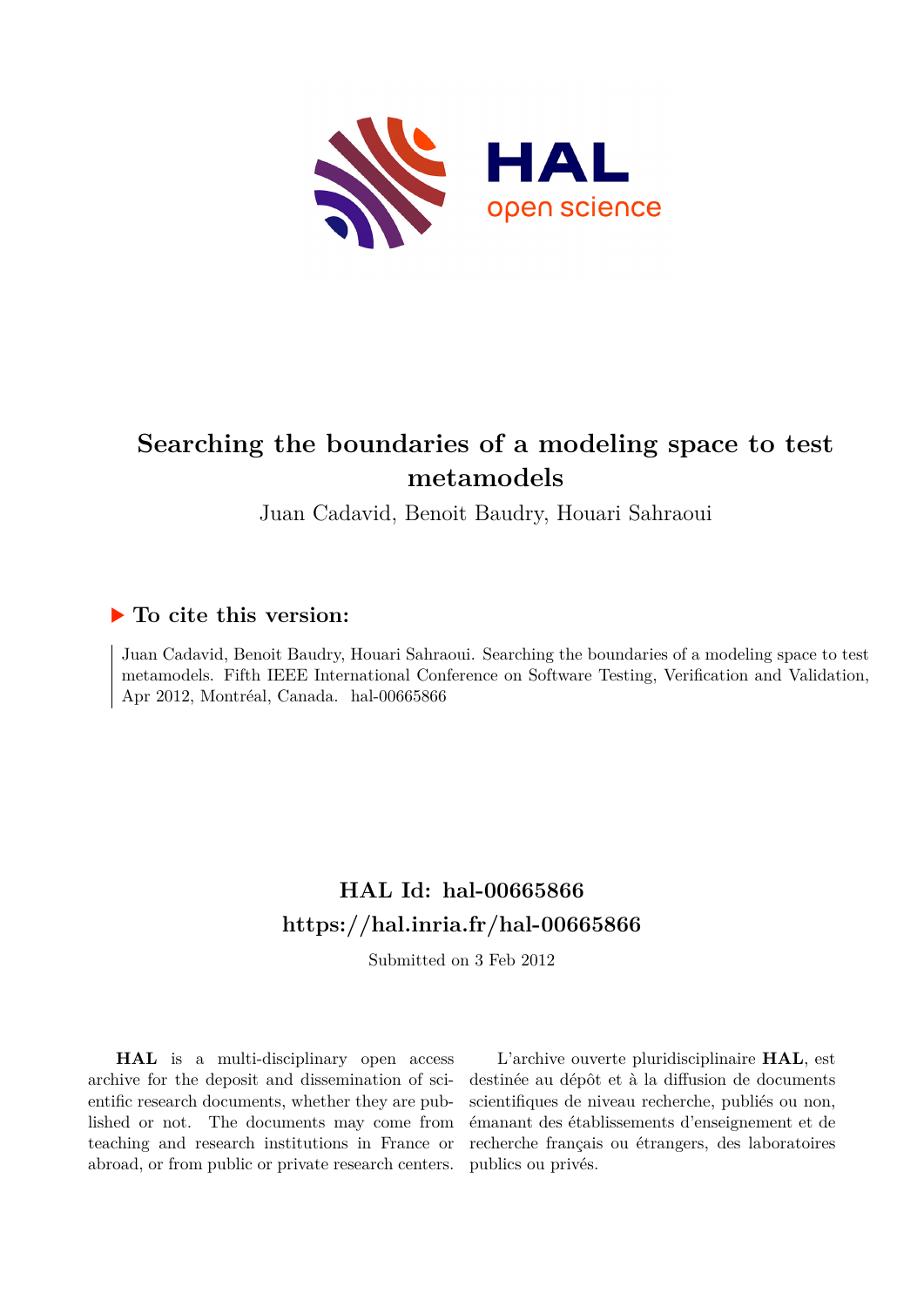### Searching the boundaries of a modeling space to test metamodels

Juan José Cadavid Gómez *INRIA, Centre Rennes*

*Email: juan.cadavid@inria.fr*

Benoit Baudry *INRIA, Centre Rennes Email: benoit.baudry@inria.fr*

*Bretagne Atlantique, Rennes, France Bretagne Atlantique, Rennes, France Informatique et Recherche Operationnelle ´* Houari Sahraoui *Université de Montréal Montreal, Qu ´ ebec, Canada ´ Email: sahraouh@iro.umontreal.ca*

*Abstract*—Model-driven software development relies on metamodels to formally capture modeling spaces. Metamodels specify concepts and relationships between them in order to represent either a specific business domain model or the input and output domains for operations on models (*e.g.*, model refinement). In all cases, a metamodel is a finite description of a possibly infinite set of models, *i.e.* the set of all models which structure conforms to the description specified in the metamodel. However, there is currently no systematic method to test that a metamodel captures all the correct models of the domain and no more. In this paper, we focus on the automatic selection of a set of models in the modeling space captured by a metamodel. The selected set should both cover as many representative situations as possible and be kept small as possible for further manual analysis. We use simulated annealing to select a set of models that satisfies those two objectives and report on results using two metamodels from two different domains.

#### I. INTRODUCTION

A metamodel is a set of concepts within a domain of knowledge and the possible relationships that may occur between them. As such, a metamodel defines the structural properties that must be satisfied by all models in that domain. For example, the UML metamodel [1] defines the structure of models that represent software systems, while the SPEM metamodel [2] defines the structure of process models. More generally, the construction of a metamodel aims at formally capitalizing the structure of a domain in order to let all the stakeholders in that domain exchange models that share structural constraints. Metamodels also serve as a basis to build model editors, model analyzers and code generators for a specific domain.

Although metamodels play a central role for the definition of a domain and all associated tools, metamodeling is still a craft, where the craftsmen are the domain experts. They usually look at existing practices, exchange with stakeholders who build models in that domain and identify the key concepts that are necessary to describe abstractions in that domain. Then, they refine this list of concepts, add attributes and relationships, and this provides an initial metamodel. A major issue when designing a metamodel is usually to set the boundaries correctly, *i.e.* set all relationships and multiplicity constraints correctly. However, there is no systematic technique to test these boundaries correctly.

In this paper we propose an automated technique to sample the modeling space captured by a metamodel. This consists in the automatic generation of a set of *test models* that conform to the constraints defined by the metamodel and that globally cover the modeling space. A set of test models will enable domain experts to confirm possible desired situations. But more importantly, it will assist them in identifying undesired situations, pinpointing faults in the metamodel, leading to corrections to obtain a *precise metamodel*. It becomes thus necessary to find an adequate, manageable set of test models, allowing the experts to test a metamodel.

An adequate set of test models should cover the modeling space, showing all relevant cases of possible models, and should favor diversity to increase the chances of revealing different findings. The coverage of the modeling space is based on previous work by Fleurey et al. [3], which proposes the notion of model fragments to partition the space. We define a new diversity function for a set of models, which evaluates whether the models in the set cover different parts of the space. Both coverage and diversity are formalized and passed as a fitness function for a simulated annealing search that aims at automating the selection of an adequate set of test models.

A series of experiments with two metamodels demonstrates that (i) our approach can automatically provide the expert with a diverse set of models that covers the modeling space; (ii) our choice of parameters for simulated annealing search represents the best choice in maximizing these criteria; and (iii) our approach systematically generates a better set than random search with respect to coverage and diversity.

The paper is organized as follows. Section II explores the metamodeling definitions necessary to state our problem, which is presented in section III. Section IV discusses our proposed approach and the criteria used to qualify models. Section V discusses our approach based on the search-based technique of Simulated Annealing. In section VI we present our empirical validation study of our approach, section VII presents related work and section VIII points out our conclusions and future work.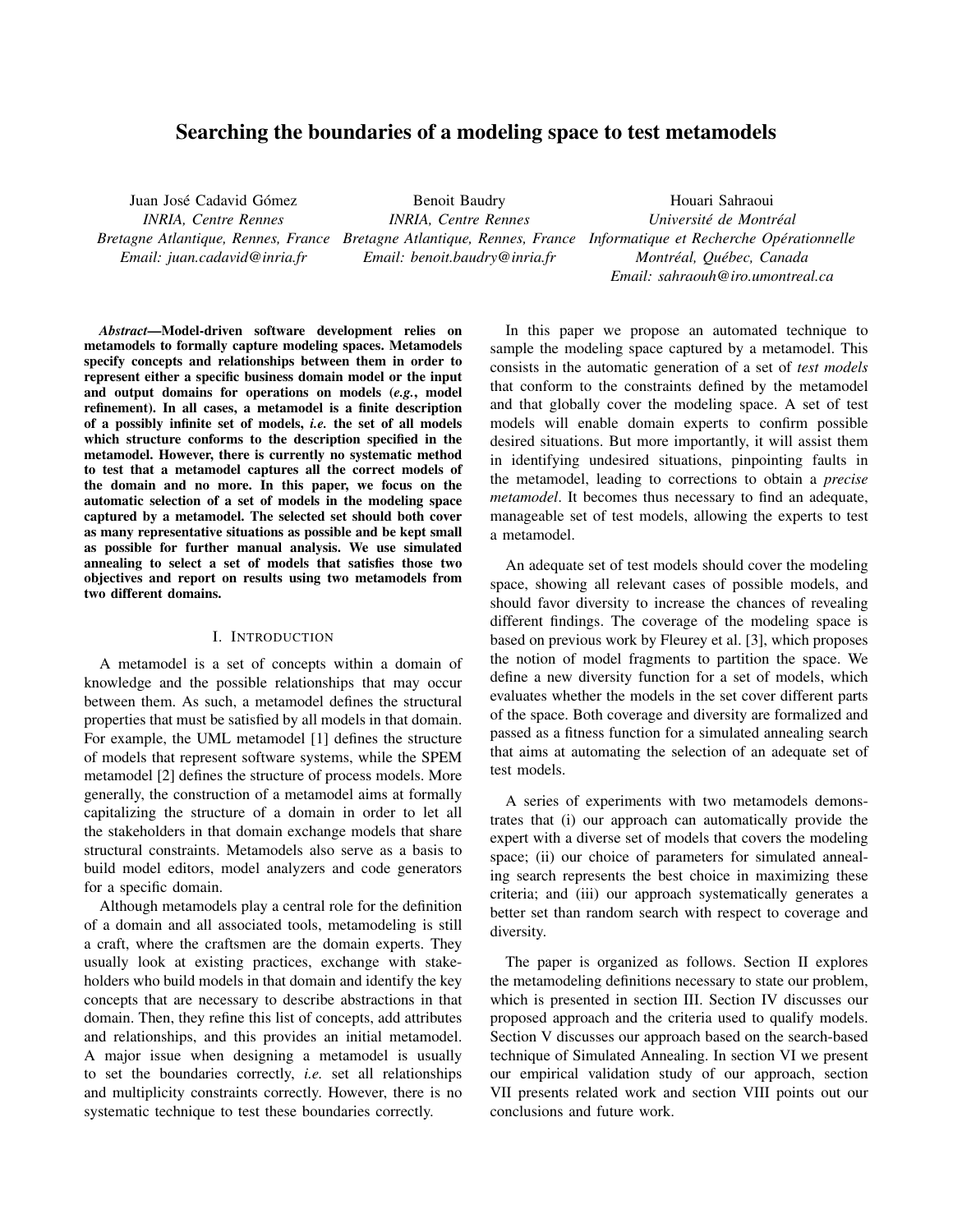#### II. BACKGROUND

In this section, we present the basic definitions to describe our problem. Then, we illustrate our motivation with examples.

#### *A. Metamodeling*

A *metamodel* defines the abstract syntax of a modeling language. In the same way a formal grammar provides production rules for a formal language, a metamodel specifies what kind of constructs are available in a modeling language and how these constructs can relate to each other. Normally, modeling languages also provide a concrete syntax to allow the user visualize models in a friendly way. We present a simplified definition of metamodel presented in the Meta-Object Facility (MOF) specification [4].

*Definition 1:* Metamodel (MM). A metamodel is defined as the composition of:

- Classes. The core concepts and attributes that define the domain of the modeling language. Clases may contain properties, specifying the range of values each one can take.
- Relationships. Associations between classes that specify how the concepts can be bound together in this modeling language. Relationships define multiplicities, specifying the minimal and maximal number of occurrences.

When a model is built with a particular modeling language, we say that this model is an *instance* of the metamodel of this modeling language. Formally, the relationship between models and metamodels is given by the *instanceOf* predicate [5].

*Definition 2:* **instanceOf(m, MM)**. A model instance m of a metamodel  $MM$  is such that:

- Every object  $o$  in  $m$  is the instance of a class  $C$  in  $MM$ . It is also said that *o* is of type *C*.
- Every link between two objects in  $m$  is such that it exists, in  $MM$ , a relationship between the two classes typing the two objects.
- Every semantic property defined in  $MM$  is satisfied in  $m$ . For instance, the multiplicity defined on references between concepts denotes a range of possible links between objects of these classes (*i.e.* concepts).

*Example 1:* Figure 1 provides a subset of the metamodel for Feature Diagrams, a modeling language issued from the field of Feature-Oriented Domain Analysis [6]. It was created to allow software developers to reason over a large number of variants for their software systems, composed of different sets of features. The notation used in the figure is provided by the MOF standard. A Feature represents a functional feature of a product. A Feature has a name and may or may not be optional. It may have zero or more children Features, as specified in the multiplicity



Figure 1. Metamodel for Feature Diagrams.



Figure 2. A feature diagram in the modeling language's concrete syntax.

The metamorform is a strengthenial of the metamorform in the metamorform of a metamorform of a metamorform of a metamorform of a metamorform of a metamorform of the metamorform of the metamorform of the metamorform of the this feature is the composition of several simpler features (also known as subfeatures). The parent relationship is the opposite of the children relationship. A special type of Feature is PrimitiveFeature, which are elemental features that cannot be further decomposed and thus have no subfeatures. Features can also relate to each other through Operators. An Operator is owned by a Feature and might have one or more Features as operands, as specified in the multiplicity "1..\*". The And operator means that all of its operand Features must be present in a product, whereas the Or operator means that at least one of them must be present. Figure 2 shows a feature diagram drawn with the concrete syntax of the modeling language; Features are represented as rectangles and the Or operator is represented as a filled circular sector. The model defines the Gearbox feature which can have as subfeatures Manual or Automatic transmission. Figure 3 shows the same model, otherwise represented in the notation of UML object diagrams, in order to represent in an explicit way how this model contains object instances of classes in the metamodel as well as the value of each one of its properties.

#### *B. Motivating metamodel testing*

Although MOF is a powerful yet simple language to define metamodels, their construction can be difficult and is prone to many possible faults. To illustrate the kind of errors that can occur in a metamodel, and the way these errors can be exhibited by test models, we examine once again the metamodel for Feature Diagrams.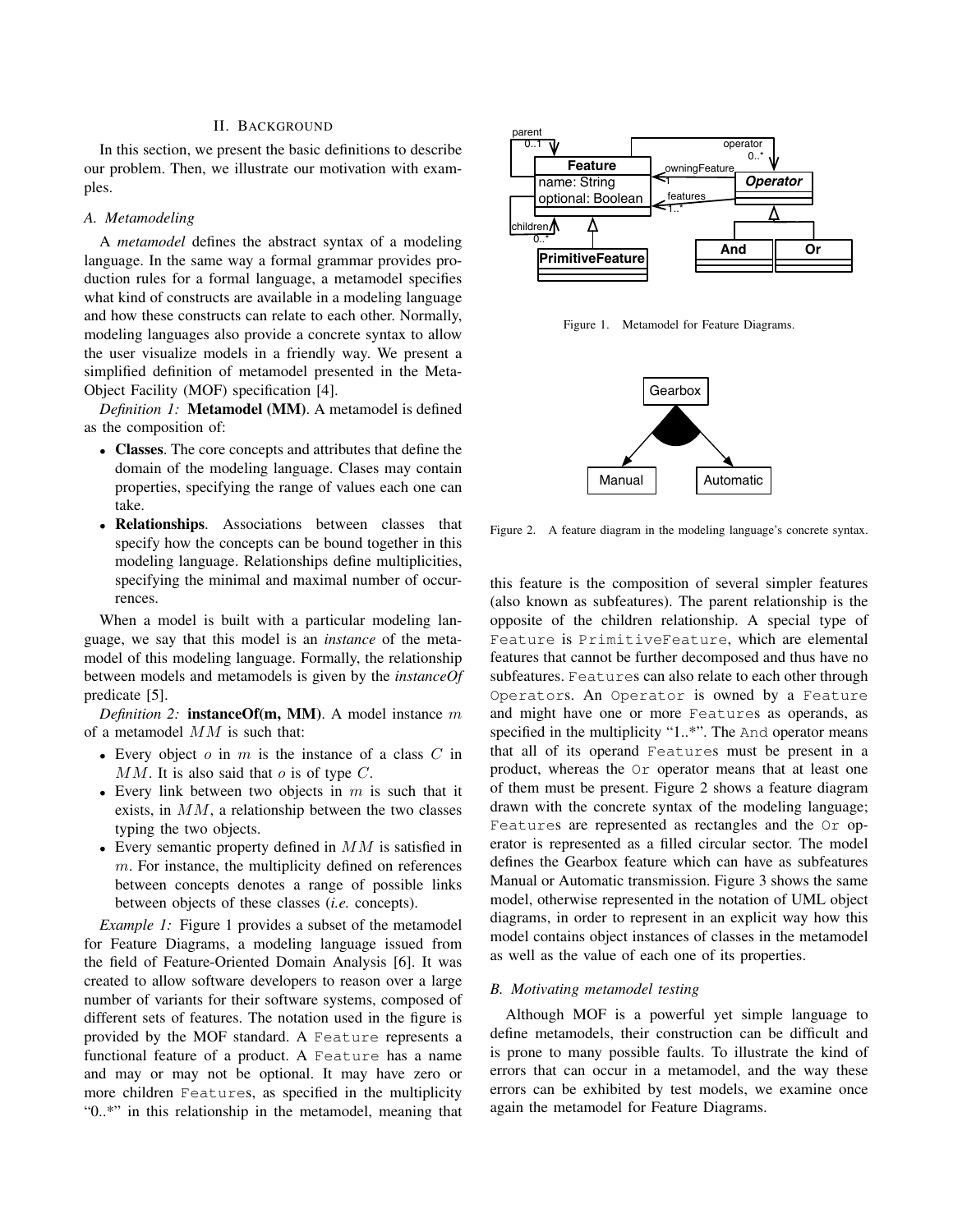

Figure 3. Object diagram for a Feature Diagram model instance.



Figure 4. Incomplete feature diagram; the Or operator has only one operand.

*Example 2:* Figure 4 shows again the example of a feature diagram, this time showing only one subfeature for Gearbox. The feature diagram in this example portrays the configuration of a product that presents the Gearbox Feature, which has as a child, the Manual Feature. The two features are linked by an Or operator. This model satisfies the abstract syntax of the metamodel presented in figure 1. However, to the domain expert of feature diagrams, it reveals an error in the metamodel. The Or operator has only one operand; the logical disjunction operator implies there should be at least two operands. The concerned relationship of the metamodel is the "features" relationship, originating from the Operator metaclass. It has been defined with a multiplicity  $[1..*]$ , effectively allowing the situation of an  $Or$ operator with only one operand to take place. In this case, we say the metamodel is *underconstrained*, because it allows for undesired situations to occur. In order to alleviate this problem, the expert can correct the metamodel by increasing the lower bound of the multiplicity range to 2. Contribution of product the contrast interaction of the interaction of the interaction of the interaction of the interaction of the interaction of the interaction of the interaction of the interaction of the interaction o

*Example 3:* Let us look again at the feature diagram on figure 2. It expresses that the feature Gearbox can have Automatic *or* Manual transmission. However, this operator refers to the logical operation of inclusive disjunction, in which *one or more* of the operands are required to be present, therefore indicating that a Gearbox may be both Automatic and Manual. As this is not the case according to the domain, a new operator is needed to represent the disjunctive nature of these features. By providing only the Or operator, the metamodel is specifying that all models



Figure 5. Metamodel for Feature Diagrams with the corrected multiplicity and the Xor operator.

clusive disjunction operator  $O \r{r}$  or the conjunction operator And. In this form, it is refraining models from expressing any other operator than these two. We say in this case that the metamodel is *overconstrained*. To remedy this problem, a third operator which accurately captures the relationship between features, Xor, is added to the metamodel.

Figure 5 shows the metamodel with the two mentioned corrections.

Our approach aims at providing the expert with a set of models that will allow him to test the metamodel, by spotting errors in the generated sets of models. To test a metamodel, the only testing oracle is the expert, who in his knowledge of the domain will determine what makes a correct instance or not. As there is no way to possibly automate this, a small, manageable and test-adequate set of models will allow him to test his metamodel, and make adjustments as needed in order to obtain a *precise metamodel*.

#### III. PROBLEM STATEMENT

In what follows, we establish the formal definition for our problem. A metamodel captures the set of all the possible valid models for a modeling language. We call this set the *modeling space*.

*Definition 3:* A Modeling Space (MS) is the set of all possible model instances that conform to a metamodel:

$$
MS(MM) = \{m : model | \text{instanceOf}(m, MM)\}
$$

As illustrated in figure 6, the modeling space captured by a metamodel might be larger than initially intended by the domain expert. As shown in the preceding examples, there are models that satisfy the abstract syntax defined by a metamodel, yet they are incorrect according to the domain's expert and thus do not belong to the *intended modeling space*. This gap between the default modeling space captured by a metamodel and the precise modeling space intended by the expert, leaves room for incorrect models, thus indicating faults in the metamodel. Thus, the metamodel must be tested to find undesirable situations to remove from the captured modeling space, as well as adding missing desired situations. In section II, example 2, a detected undesired situation resulted in a correction that contracted the boundaries of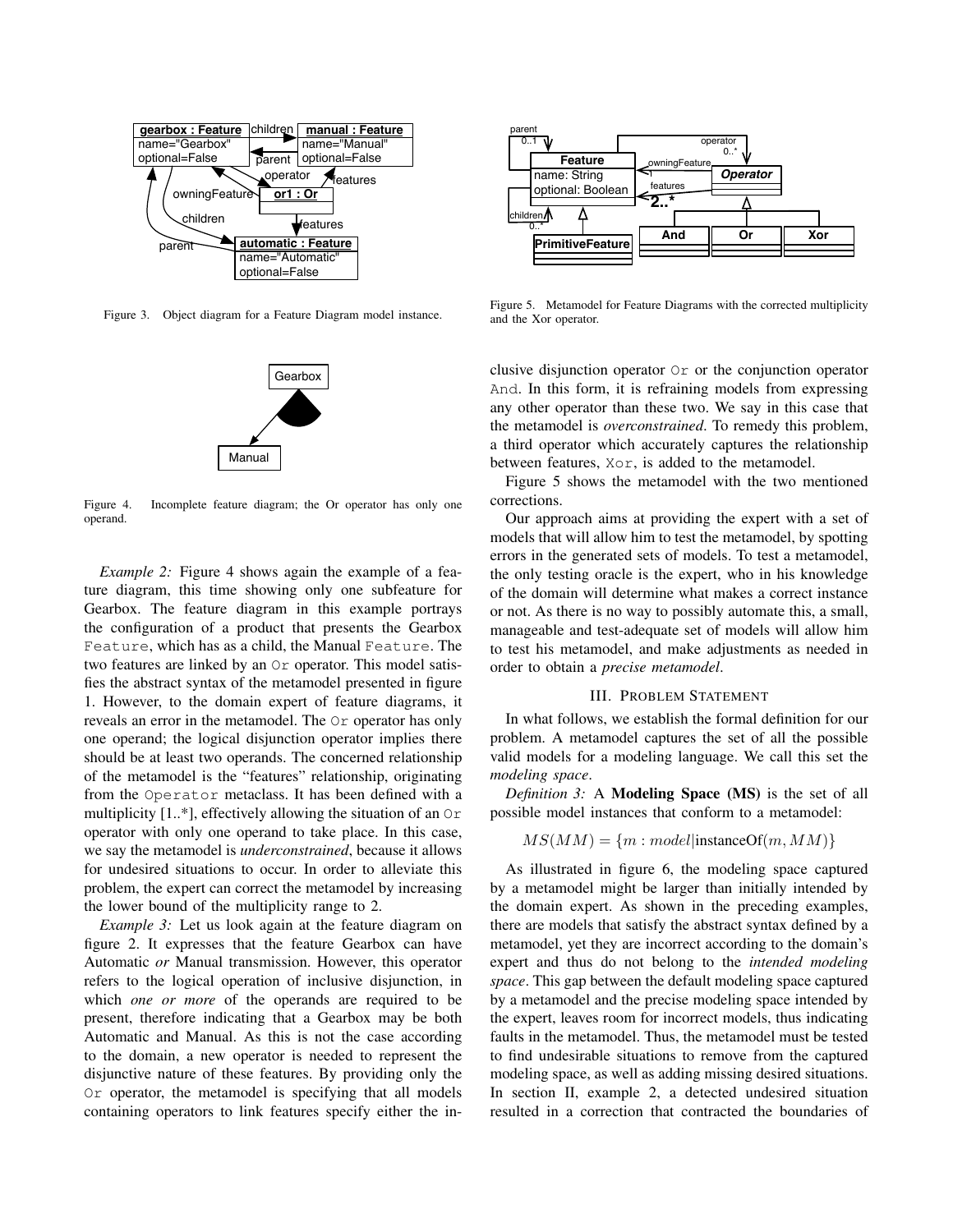

Figure 6. Default modeling space created by a metamodel and precise modeling space

the modeling space to include only correct multiplicities. On the other hand, example 3 showed how the metamodel being overconstrained resulted in a modification which expanded the boundaries to contain instances with a new operator.

In an industrial context, a more critical outcome is visible as experts across different domains design modeling languages with metamodels which tend to be much larger, defining a significant higher number of classes and relationships. Therefore, an automated approach aimed at obtaining data to test such metamodels becomes necessary. The following section presents our approach to solve this problem, leveraging search-based techniques to avoid the combinatorial explosion resulting from the exploration of the entire modeling space.

#### IV. CRITERIA FOR THE QUALIFICATION OF TEST **MODELS**

In this section we introduce the generalities of our approach. Then, we present the mechanism to qualify the test models and the formal definitions to quantify the satisfaction of the criteria by a set of test models.

#### *A. Approach*

In a nutshell, our approach starts from a metamodel MM and selects a sample from the modeling space captured by MM. In order to provide a relevant sample to test the metamodel, such sample must satisfy the following characteristics:

- Small, to allow the expert to detect faults in the metamodel with a reduced effort in manual analysis.
- Complete, to cover all possible concepts, relationships and property values defined in a metamodel.

• Dissimilar, *i.e.* the models within the sample should bear little similarity between themselves, in order to increase diversity.

The goal of making the set of test models small is parallel to that of making it dissimilar; a smaller set will contain less similarities between the models than a larger set. Therefore, our approach focuses in the maximization of *coverage* and *dissimilarity*, and as such it guarantees the coverage of relevant cases of the modeling space and favors diversity to increase the chances to reveal different findings. The idea of defining a function to evaluate for similarity among test cases in order to increase diversity has been treated before in other software testing approaches [7]. In this section we provide formal definitions to measure both criteria. However, before that we examine the underlying framework that permits us to measure these criteria in models, according to the modeling space captured by its metamodel.

#### *B. Model Fragments to Qualify Test Models*

The qualification of model instances according to adequacy criteria is based on the mechanism presented in [3], which aimed at qualifying test data for model transformations. This approach is based on category partition testing, which guarantees input domain coverage. It creates a partition in every field in a metamodel; therefore making the total set of such partitions the complete set of possible value settings of the metamodel. This approach defines the notion of Model Fragments. A model fragment is the specification of a range of values of the metamodel that a model instance may cover or not.

*Definition 4:* A Model Fragment (MF) of a metamodel  $MM$  is a tuple of:

- A class of the metamodel  $MM$ .
- The property or relationship of the class for which it specifies a value or a multiplicity range.
- The range of values for such property.

A model fragment is covered by a model if such model contains an object with a property in the declared value ranges of the model fragment. An exhaustive definition can be found at [3].

*Example 4:* Model fragments computed for the metamodel in figure 5.

- 1: mf (Feature, name, StringRange (regexp: ))
- 2: mf (Feature, name, StringRange  $(reqexp: +)$ )
- 3: mf (Feature, optional, BooleanRange (boolValue: true))
- 4: mf(Feature,optional,BooleanRange (boolValue: false))
- 5: mf(Feature,operator,IntRange (lower: 0, upper: 0))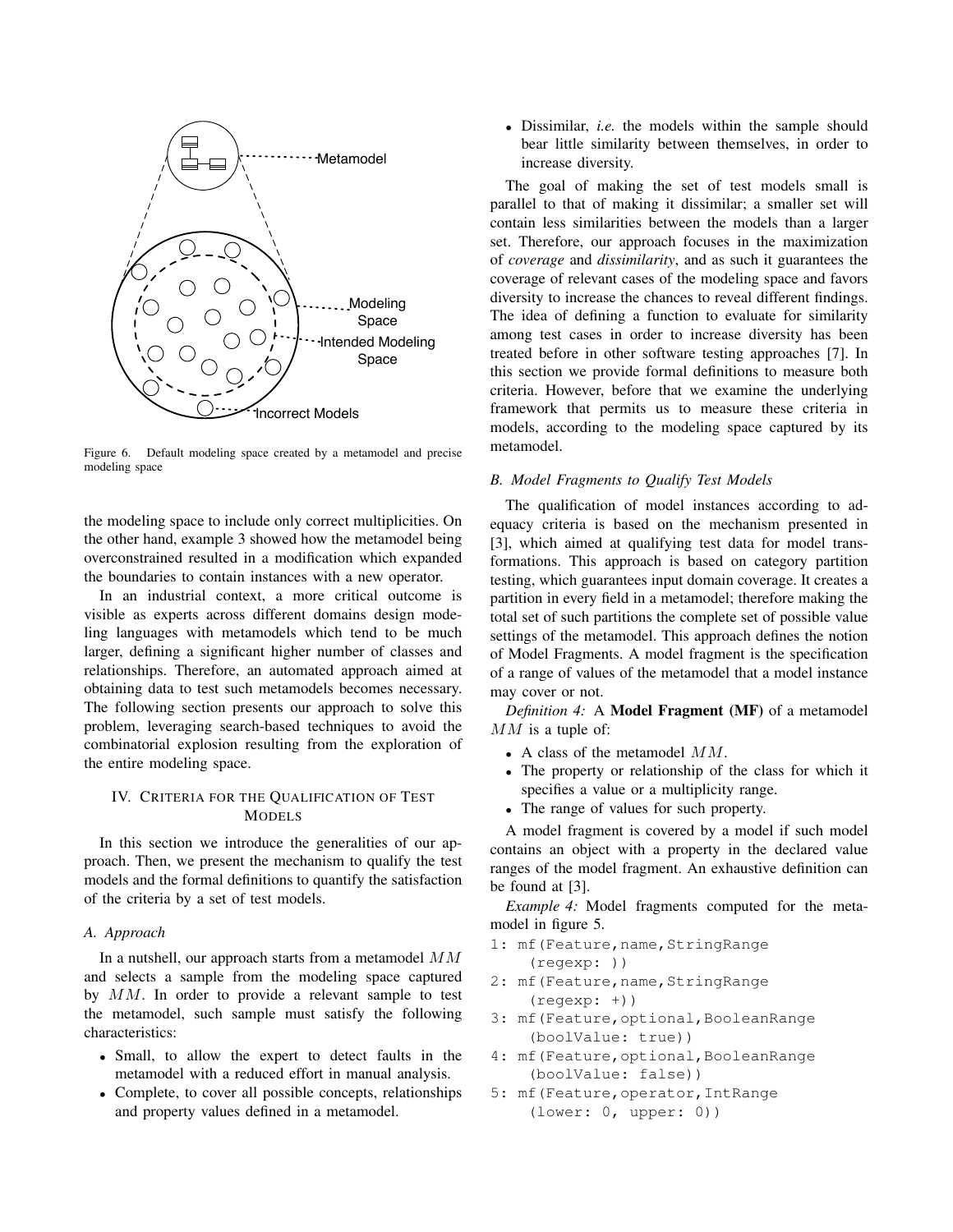```
6: mf(Feature,operator,IntRange
(lower: 1, upper: 1))
```
- 7: mf (Feature, operator, IntRange (lower: 2, upper: MAX\_INT))
- 8: mf (Feature, children, IntRange (lower: 0, upper: 0))
- 9: mf (Feature, children, IntRange (lower: 1, upper: 1))
- 10: mf (Feature, children, IntRange (lower: 2, upper: MAX\_INT))
- 11: mf(Feature,parent,IntRange (lower: 0, upper: 0))
- 12: mf (Feature, parent, IntRange (lower: 1, upper: 1))
- 13: mf (Operator, owningFeature, IntRange (lower: 1, upper: 1))
- 14: mf (Operator, features, IntRange (lower: 2, upper: MAX\_INT))

It can be seen that the overall set of 14 fragments form the complete partition of ranges of all properties and relationships defined in the metamodel. For the "name" property of Feature, there are fragments specifying both the empty ("") and non-empty string ("+"). For the "optional" feature, fragments are generated with both possible values, true and false. For the relationships, their multiplicity is fragmented according to the allowed multiplicities as they were specified in the metamodel. For example, in the case of the "children" relationship, which has a multiplicity of 0..\*, a partition such as  $\{\{0\},\{1\},\{x|x\leq 2\}\}\$ is defined to ensure that the partition of fragments cover the occurences of this property with zero, one and more than one objects.

For our purposes we define the covering function, a boolean function that determines whether a model covers or not a model fragment.

*Definition 5:* The function  $covering(MF, MI)$  returns true if:

- If the model instance (MI) contains at least an object for which the model fragment (MF) provides a range of values.
- If such object defines a property within the value or multiplicity range that the model fragment (MF) specifies.

*Example 5:* The instance given in figure 2 covers the fragments 2, 4, 5, 6, 8, 10, 11, 12, 13 and 14 of the Feature Diagram metamodel.

Finally, we define the total set of model fragments computed for a metamodel as follows.

*Definition 6:* A Metamodel Fragments Partition (MFP) is the set of all possible model fragments for a metamodel, where there is a model fragment for each value and multiplicity range for each property of each class in the metamodel.

In order to compute model fragments for any given metamodel, our approach leverages on Metamodel Coverage Checker [3], which automatically calculates the MFP for an input metamodel.

#### *C. Criteria Definitions*

For the following definitions, let sm be a set of models such that  $sm \subseteq MS(MM)$ . Let  $CMF(sm)$  be a function that returns the set of model fragments covered by a  $sm$ ; in other words, every model fragment being covered by at least one model.

$$
CMF(sm) = \{ mf \in MFP | \exists mi \in sm |
$$
  
covering(mf, mi)

*1) Metamodel coverage criterion:* The portion of modeling space covered by a set of test models is measured by the number of model fragments the set covers, normalized by the size of the entire model fragment partition.

$$
coverage(sm)=\frac{|CMF(sm)|}{|MFP|}
$$

*2) Dissimilarity criterion:* As a small set will be sustained, different test models showing heterogeneous scenarios will allow to explore different cases and reveal new findings. We quantify the diversity of the set of test models by counting the number of fragments which are covered more than once by the test models in the set. Let  $IC(mf)$ be a function that returns the subset of instances covering a specific model fragment.

$$
IC(mf) = \{mi \in MS|covering(mf, mi)\}\
$$

We calculate excess coverings (EC), the sum of the number of times every model fragment has been covered in excess, *i.e.* more than once.

$$
EC = \sum_{i=1}^{|CMF|} |IC(mf_i)| - 1
$$

In order to normalize this count of excess coverings, we have defined a metamodel-specific parameter called model fragment redundancy tolerance (MFRT). This parameter specifies the number of times we will tolerate a model fragment to be covered in excess; we have set its value to one tenth of the size of the model fragments partition, which allows for a tolerable level of similarity between instances.

$$
MFRT = \frac{|MFP|}{10}
$$

The dissimilarity of the set of models is thus computed as follows.

$$
dissimilarity(sm) = max\left(0, 1 - \frac{EC}{MFRT \times |CMF(sm)|}\right)
$$

The following section presents how we have implemented our approach, while taking these two definitions to evaluate the adequateness of the set of test models.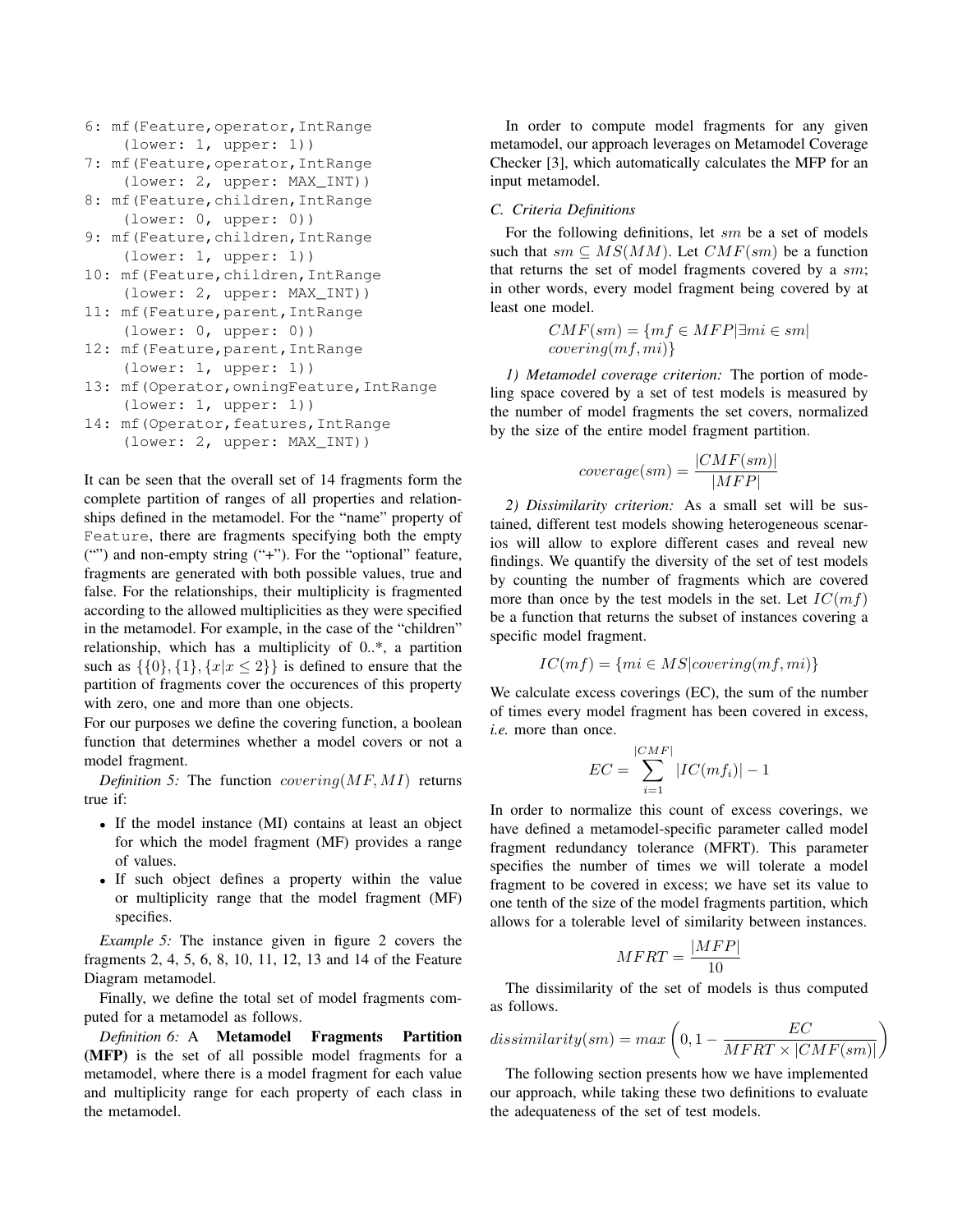#### V. SOLUTION SEARCH STRATEGY

To achieve finding the best possible set of test models in a modeling space that best satisfies our criteria, it would be required to perform a complete combinatorial coverage. As this is prohibitively expensive computationally, we have leveraged search-based techniques to build our approach, being able to explore the search space. In our case, the search space are all the possible combinations of models contained in the modeling space. This section explains the implementation of our approach with our chosen searchbased technique.

Simulated Annealing (SA) is a local search metaheuristic inspired by the metal annealing process of metallurgy, where a crystalline solid is heated and then allowed to cool down according to a cooling schedule until it achieves its most regular possible crystal configuration, and thus is free of crystal defects. To succeed in this, the lattice energy state is minimized, thus obtaining a homogeneous material structure [8]. An interesting quality of this technique is that the evaluation of the fitness of the solution occurs only once per iteration, and therefore it is appropriate for applications where the fitness function deals with complex structures, as it is our case. We have chosen this technique for this reason.

It is important to remember nevertheless, that the motivation for search-based techniques is that applications do not require strictly finding the global optimum, but a "good" solution would suffice to achieve the application-specific goals. For example, in generation and selection of test data for programs, the goal is to cover more of the uncovered paths; however an almost perfect solution can satisfy the needs of testers, as suggested in surveys of search-based approaches in software engineering such as [9] and [10].

Algorithm 1 shows the Pseudocode of the implemented Simulated Annealing algorithm. As it is a local search technique, it works in a single thread of execution while creating and evaluating only one solution at every iteration. The basic workflow is as follows. The initial temperature is set. An initial random solution is taken from the search space. Its fitness value is calculated. Then, the iterative cycle of the algorithm begins. This cycle is controlled by the temperature parameter, which ends once the temperature is cold enough *i.e.* the minimal temperature has been reached. In every iteration, the neighborhood function is invoked to obtain a new solution, very similar to the current solution. The fitness value for this new solution is computed, and if it is higher to that of the current solution, the new solution is accepted as the new best. If it is not higher, the solution can still be accepted according to a probability function (this is the mechanism that prevents the algorithm from getting trapped in local optima). The current temperature is decreased according to the cooling schedule, and a new iteration begins.

Algorithm 1 Simulated Annealing simplified pseudocode.

|     | 1: $t \leftarrow \text{INIT\_TEMPERATURE}$                      |
|-----|-----------------------------------------------------------------|
|     | 2: $s \leftarrow \text{INIT\_SOLUTION}$                         |
|     | 3: $e \leftarrow measure(s)$                                    |
|     | 4: $sbest \leftarrow s$ {set best solution to initial solution} |
| 5:  | while $t < MIN\_TEMPERATURE$ do                                 |
| 6:  | for $i = 1 \rightarrow N\_ITERATIONS$ do                        |
| 7:  | snew $\leftarrow$ neighborhood(s) {explore new solution         |
|     | in the space }                                                  |
| 8:  | $enew \leftarrow measure(snew)$ {fitness function}              |
| 9:  | $\Delta s \leftarrow e - enew$                                  |
| 10: | if $\Delta e < 0$ then                                          |
| 11: | $s \leftarrow \text{snew}$ {better solution, accepted}          |
| 12: | $e \leftarrow enew$                                             |
| 13: | if enew $>$ ebest then                                          |
| 14: | sbest $\leftarrow$ snew {new best solution}                     |
| 15: | $ebest \leftarrow enew$                                         |
| 16: | end if                                                          |
| 17: | else                                                            |
| 18: | $random \leftarrow random()$                                    |
| 19: | $probability \leftarrow \exp(-\frac{\Delta e}{t})$              |
| 20: | if $random < probability$ then                                  |
| 21: | $s \leftarrow \text{snew}$ {bad solution accepted}              |
| 22: | end if                                                          |
| 23: | end if                                                          |
|     | 24: end for                                                     |
|     | 25: $t \leftarrow coolDown(t)$                                  |
|     | 26: end while                                                   |
|     | 27: return sbest.                                               |

#### *A. Neighborhood Function and Modeling Space Generation*

In every iteration, the SA algorithm explores the search space by evaluating a solution very similar to the current one. In order to find 'nearby' solutions, the SA algorithm requires the definition of a neighborhood function. This function, applied in line 7 of the shown pseudocode, takes as input the current solution and returns a new solution, which should be similar enough to cause a slight variation on the fitness value. Our implementation of this function takes the current solution as an input (i.e. the current set of models) and applies randomly one of two possible operations: removes a random test model from the current set in evaluation or adds a random test model from the modeling space.

On the other hand, it is also requirement for a neighborhood function to be able to obtain any possible solution within the search space. We use Alloy [11] to enable the generation of the modeling space. Alloy is lightweight formal language to specify object models and its associated well-formedness rules as basic first-order logic formulas. Its accompanying tool, Alloy Analyzer, permits to generate automatically random examples for object models. This capacity has allowed several Model-Driven Engineering ap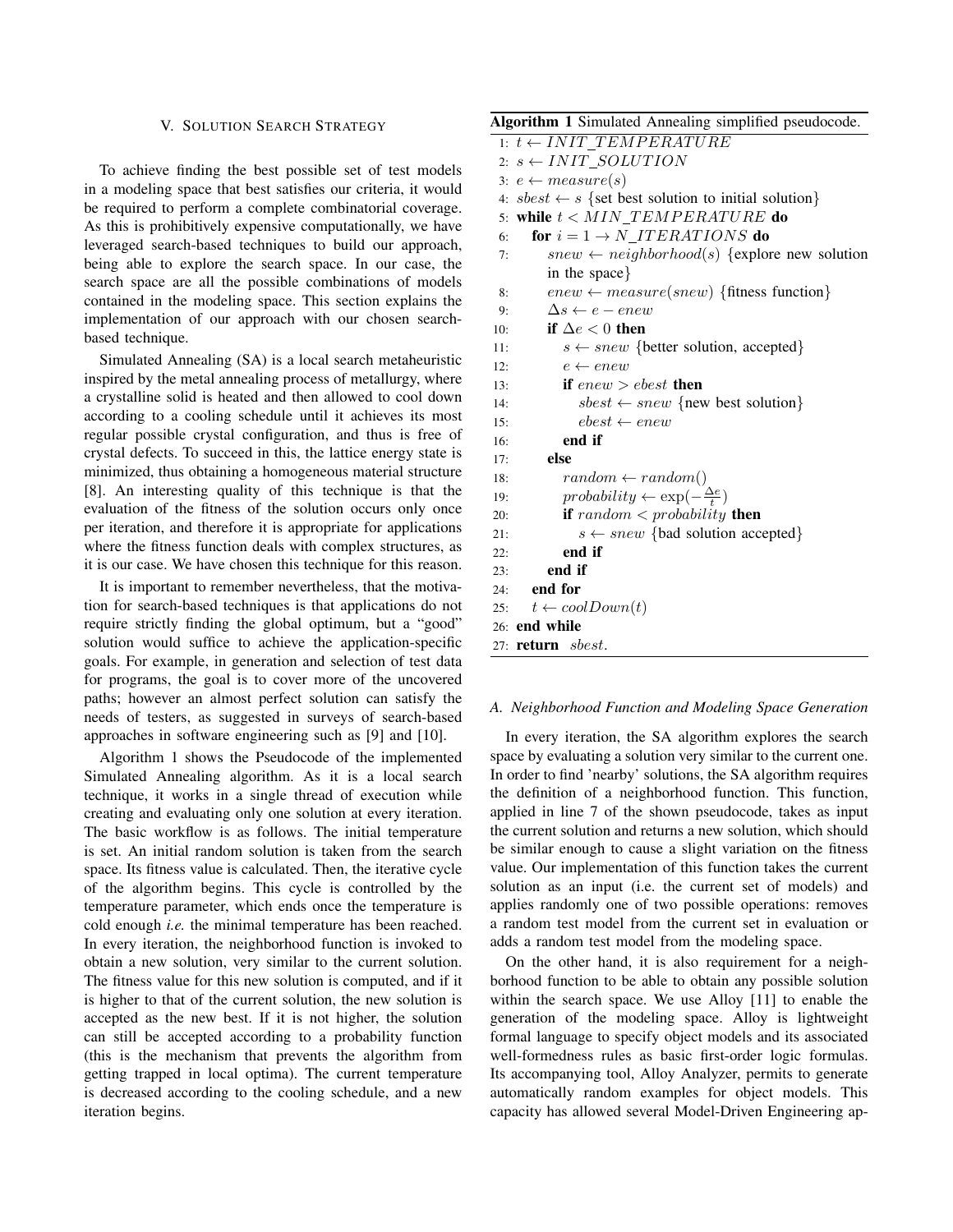proaches to take advantage for the automatic generation of test instances for metamodels [12], [13]. We have created an Alloy-powered Java program capable of enumerating the complete modeling space for the input metamodel.

#### *B. Fitness function*

Perhaps the most critical aspect of the implementation of a search-based technique, is the definition of a function that allows the algorithm to tell a better solution from another (line 8). In order to balance out the criteria given in section IV, we have developed two versions of the fitness function. For a specific set of models sm, its fitness value is calculated as follows.

*1) Weighted fitness function:* This version of the fitness function aims to assign a weight to each one of the two adequateness criteria. The  $\alpha$  value will determine the weight given to the criteria of metamodel coverage.

$$
score(sm) = \alpha * coverage(sm)
$$
  
+(1 - \alpha) \* dissimilarity(sm)

*2) Minimal Coverage Multi-category fitness function:* It aims to guarantee a minimal coverage of the metamodel, and have solutions not meeting such coverage be penalized. This causes the SA algorithm to reject them. We believe that in most cases where model instances will be used for testing in the scenarios exposed in section II, the minimal coverage should be 90%. Thus the  $MIN\_COVERAGE$  parameter is set to 0.9.

> $score(sm) =$  $\sqrt{ }$  $\int$  $\mathcal{L}$  $dissimilarity(sm)/2$ if  $coverage(sm) < MIN\_COVERAGE$  $0.5 + dissimilarity(sm)/2$ if  $coverage(sm) \geq MIN\_COVERAGE$

#### *C. Additional details of implementation*

Below are other important implementation decisions.

*Numeric parameters:* The outcome of search-based techniques such as simulated annealing is highly sensitive to the choice of parameters that control its execution. In the implementation of our approach, we found that the values of the numeric parameters (initial and final temperature, cooling factor, number of iterations) determinate the quality of the resulting solutions, with respect to the defined testadequacy criteria in section IV. We analyze this behavior in our validation experiments.

*Initial solution:* In our case, the initial random solution picked by the algorithm to start iterating corresponds to a random set of models from the modeling space of the metamodel under test. The size of this set is also random.

*Probability function:* We use the standardized form for SA implementations which follow the Metropolis-Hastings algorithm [14]. The decision to move to a new solution is not ruled by the fact that the new solution has to be a better one, but a probability function is provided to allow for bad solutions to be accepted while the temperature is high.

*Implementation in Code:* The approach was built in Java. In order to manage the complexity of models, the Eclipse Modeling Framework (EMF)[15] was used. The Metamodel Coverage Checker, also implemented in Java, analyzes the structure of the metamodel in order to construct the partition of model fragments. The metamodel is encoded in Ecore, which is EMF's dialect of the MOF standard for the construction of metamodels. Model instances are encoded in XMI (XML Metadata Interchange).

#### VI. VALIDATION

The *goal* of our empirical study is to validate the configuration of parameters and effectiveness of our approach. The *quality focus* is the ability of our approach to generate sets of models that effectively allow the expert to detect faults in the metamodel by pinpointing the boundaries of the modeling space described by the metamodel. The *perspective* to be confirmed is that our approach, successfully applied to two metamodels, one of them at the scale of an industrial application, can be applied to other domains. The research questions we aim to answer with this empirical study are:

- Does our approach provide automatically sets of test models for a given metamodel, satisfying the defined criteria coverage?
- What is the configuration of parameters for our approach, that yields the best results, judged by the measure of the test adequacy criteria?
- Is our approach to generation of sets of test models better than random generation judged by the measure of the test adequacy criteria? If so, to what extent?

#### *A. Metamodels for Experimental Data*

We have taken two metamodels at different scales.

- Statecharts Metamodel. A reduced version of the statecharts metamodel, containing in total 5 classes, 4 properties and 10 relationships.
- Feature Diagrams Metamodel. The complete version of the feature diagram metamodel, as it is formally defined by Perrouin et al. [16]. It contains in total 18 classes, 11 properties and 19 relationships.

#### *B. Parameter configuration*

One of the critical aspects of the application of searchbased techniques is finding the right configuration of parameters. We sampled the set of all parameter values combinations (section V) by selecting all pair-wise interactions between values, resulting on the 15 configurations shown in table I. Given the importance of metamodel coverage,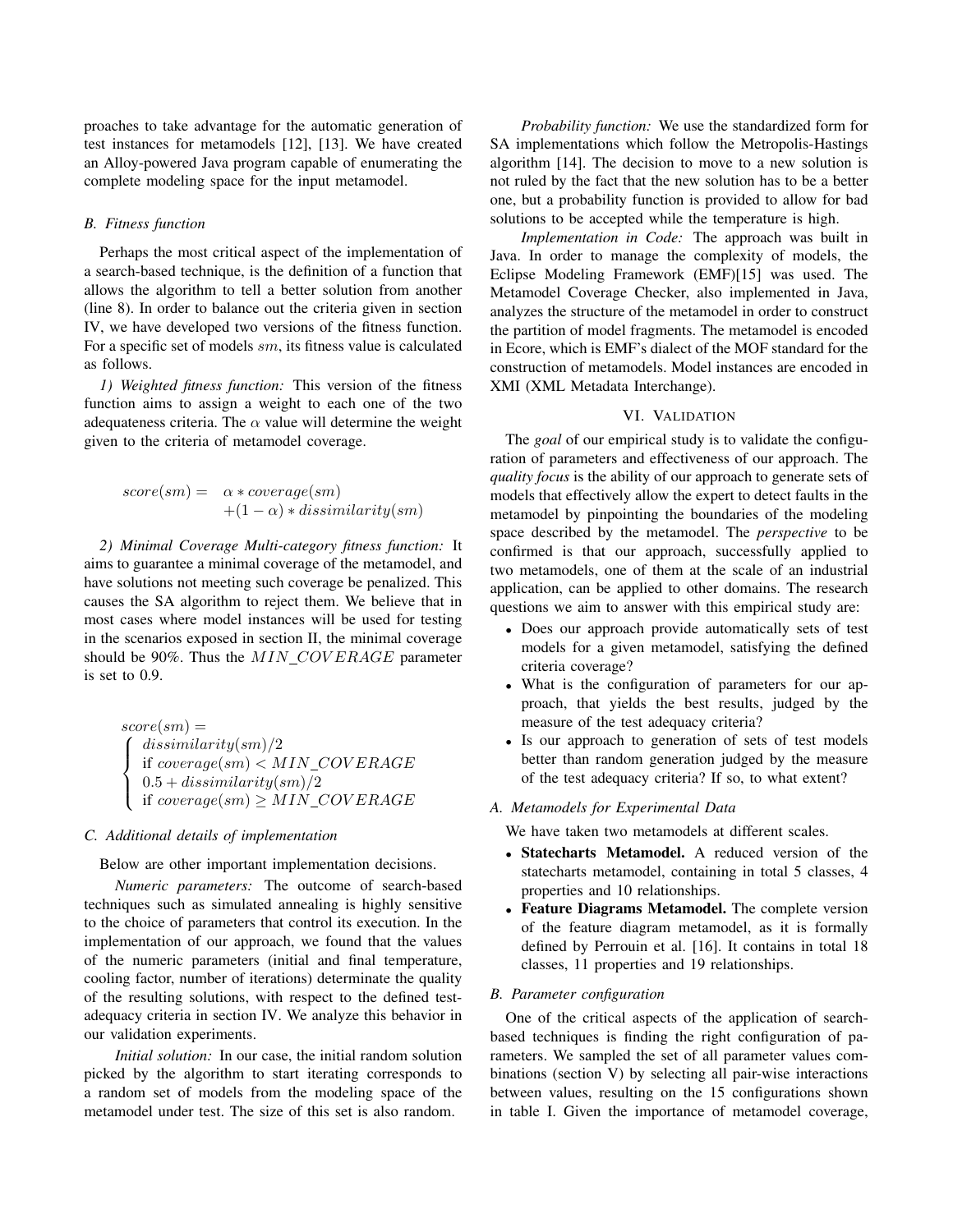Table I VALIDATION EXPERIMENTS WITH PAIR-WISE CONFIGURATION OF PARAMETERS

| $Exp$ ID | Fitness     | Number   | Initial | Final  | Cooling |
|----------|-------------|----------|---------|--------|---------|
|          | Function    | of Iter. | Temp.   | Temp.  | Factor  |
|          |             |          |         |        |         |
| exp01    | Weighted    | 100      | 10      | 0.01   | 0,9     |
| exp02    | Weighted    | 500      | 50      | 0.001  | 0,9     |
| exp03    | Weighted    | 1000     | 100     | 0.0001 | 0,9     |
| exp04    | MinCoverage | 100      | 50      | 0.0001 | 0,9     |
| exp05    | MinCoverage | 500      | 100     | 0.01   | 0,9     |
| exp06    | MinCoverage | 1000     | 10      | 0.001  | 0,9     |
| exp07    | Weighted    | 100      | 100     | 0.001  | 0,9     |
| exp08    | Weighted    | 500      | 10      | 0,0001 | 0,9     |
| exp09    | Weighted    | 1000     | 50      | 0.01   | 0,9     |
| exp10    | Weighted    | 1000     | 100     | 0.0001 | 0.95    |
| exp11    | Weighted    | 100      | 10      | 0.01   | 0.95    |
| exp12    | MinCoverage | 500      | 50      | 0.001  | 0,95    |
| exp13    | MinCoverage | 500      | 50      | 0.001  | 0.99    |
| exp14    | Weighted    | 1000     | 100     | 0.0001 | 0,99    |
| exp15    | Weighted    | 100      | 10      | 0.01   | 0,99    |



Figure 7. Coverage and dissimilarity measures for the feature diagrams metamodel

we have assigned a weight of 70% of the weighted fitness function. Therefore, the dissimilarity criterion has a weight of 30%, in order to exclude the cases where boundary models (*e.g.* a model with no objects at all) provoke a high dissimilarity measure but do not increase the overall metamodel coverage. Thus the weighting parameter  $\alpha$  or the weighted fitness function has been set to 0.7. Throughout the different configurations, we have realized that this value balances out properly the coverage of the adequacy criteria.

Each one of these configurations was executed in series of 3 repetitions each. For reasons of space, we only show the outcome of experiments 4, 5, 6 and 14. The results of the remaining experiments are very similar to these. Figures 7 and 8 show the measures of adequacy criteria for the feature diagram and statecharts metamodels. In both cases, the coverage measure approaches 1, while the dissimilarity measure shows a median of 0.7 for feature diagrams and 0.8 for statecharts. We observe that of all explored configurations of parameters, in both metamodels exp14 shows the best trade-off between dissimilarity and



Figure 8. Coverage and dissimilarity measures for the statecharts metamodel

coverage, which suggest that this particular configuration can be applied to execute our approach with other metamodels with equally effective results.

#### *C. Validation against random*

To validate the adequacy of the sets of test models generated by our approach against randomly generated sets, we compare the measures of the adequacy criteria in both cases. We use the exp14 configuration of parameter values for this comparison experiment, since this was the most effective in the preceding phase of the empirical validation.

For each metamodel, a series of 20 sets of models were randomly chosen from the modeling space. The size of these sets were also chosen randomly. On the other hand, the implementation of our approach was executed in 20 repetitions, to obtain 20 optimized sets of models. We use the measures of our adequacy criteria (coverage and dissimilarity), to compare both collections of sets.

Figure 9 shows the comparison of the coverage criteria of the random sets versus the sets generated by our approach. As expected, our approach generates sets of test models that effectively cover almost the totality of the metamodel elements and value ranges, against an average coverage provided by randomly generated test sets of 80% for the statecharts metamodel and 50% for the feature diagrams metamodel.

As for the criterion of dissimilarity, figure 10 shows the same comparison. We observe that for the statecharts metamodel, the solution with our approach is significantly more dissimilar than the randomly generated solution. As for the metamodel of feature diagrams, the dissimilarity is improved but to a lesser extent, a median difference of 0.15. This is due to the relative large size of the feature diagram metamodel, which makes it harder to ensure diversity in the test models while keeping a high coverage. Additionally, the dissimilarity scores present a high variation measure, as can be observed by the size of the boxes. This can be due to the weight of 30% this criterion has been assigned to in the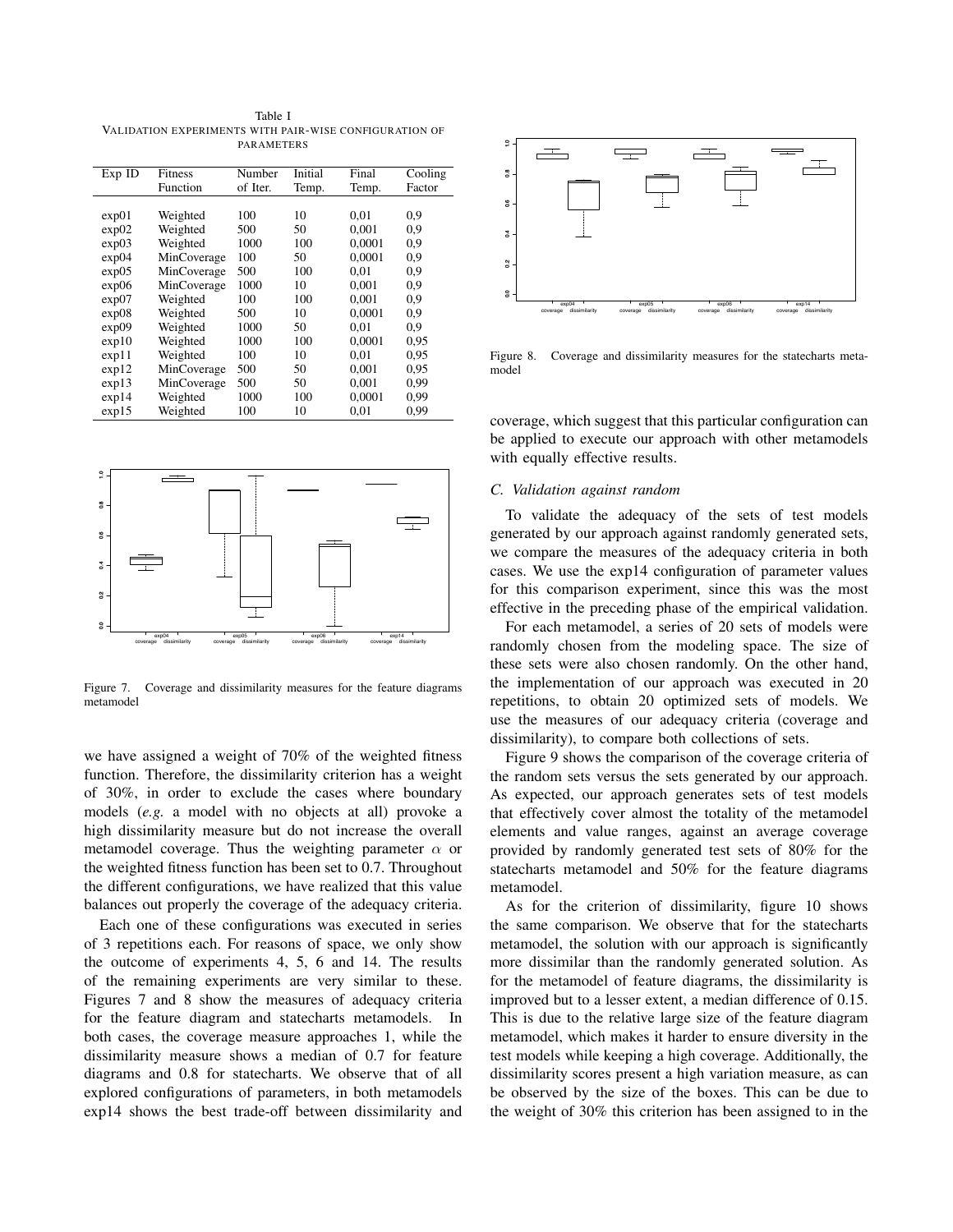

Figure 9. Comparison of the coverage criteria measure, optimal solutions generated by our approach vs. random solutions for both metamodels



Figure 10. Comparison of the dissimilarity criteria measure, optimal solutions generated by our approach vs. random solutions for both metamodels

implementation of the weighted fitness function.

To this end, we can assert that our approach does improve the results of randomly generated sets of test models, judged by the measure of the adequacy criteria.

#### *D. Conclusions*

Our approach effectively provides an optimized set of test models for both metamodels tested. In both cases, a specific configuration of parameters was found, which guarantees an almost maximum of coverage, suggesting that the obtained solutions cover almost 100% of the modeling space captured by both metamodels. Regarding the dissimilarity measure, the scores ranged from 0.7 to 0.8, ensuring the diversity of the solution. The sets of models generated by our approach excel those generated randomly based on the satisfaction of our adequacy criteria.

#### *E. Threats to validity*

Despite the results showing that the aimed goals have been attained, as with every empirical validation effort, it is important to acknowledge possible threats to the validity of our experiments. Their nature can be internal, external and of construction.

Construction threats refer to the implementation choices for our approach, as they were explained in section V. As stated before, different possible configurations of parameters for the algorithm were explored, however other details in the implementation such as the neighborhood function, the choice of the redundancy tolerance, of minimal coverage ratio, the fitness functions, the probability function, and the weight in weighted fitness function could influence the overall outcome of our approach. Also, our mechanism to generate the modeling space for a metamodel is assumed to generate the complete modeling space, however we cannot prove that Alloy generates exhaustively all possible instances. This can be relieved by investigating other forms of generation of the complete modeling space within a delimited scope.

Internal validation threats lie on the source of the validation data. As we have experimented with 15 possible configurations of parameters, and chose the best one to perform validation against random generation, it is possible that many other configurations can yield different results. As for the validation against random, other measures beyond the satisfaction of our test adequacy criteria may show different outcomes. Internal threats also lie on possible bugs in the components upon our approach is built, namely Alloy and Metamodel Coverage Checker.

External threats lie on the statistical significance of our study. We acknowledge that we have only observed the behavior of our approach with two metamodels, and thus we cannot guarantee its performance on other metamodels.

#### VII. RELATED WORK

Different approaches have approached the model instance generation problem. In this section we examine some of them.

*1) Precise Metamodeling:* The premise of precise metamodels has been treated as early as 2002 when the Meta-Modeling Language (MML) [17] was proposed to extract a subset of the UML 1.3 specification to create static objectoriented models, which would later become one of the bases for MOF. Gogolla et al. [18] provide a mechanism and a tool called USE to validate UML models and OCL specifications by generation of model instances as object diagrams, called *snapshots*, which are generated from a specification of the desired properties to test in the purpose-specific language ASSL. Although not expressly built for metamodel testing, metamodels can also be expressed in UML. Sadilek et al. [19] discuss the necessity to test metamodels annotated with well-formedness rules. It portrays a motivation very aligned to ours in section II. They provide a tool to generate test models from a metamodel test specification, also in an adhoc language called TSMM (Test Specification Metamodel) Although both solutions provide checkers that allow the expert to verify properties on the metamodel and spot errors in his metamodel, the main drawback for both approaches